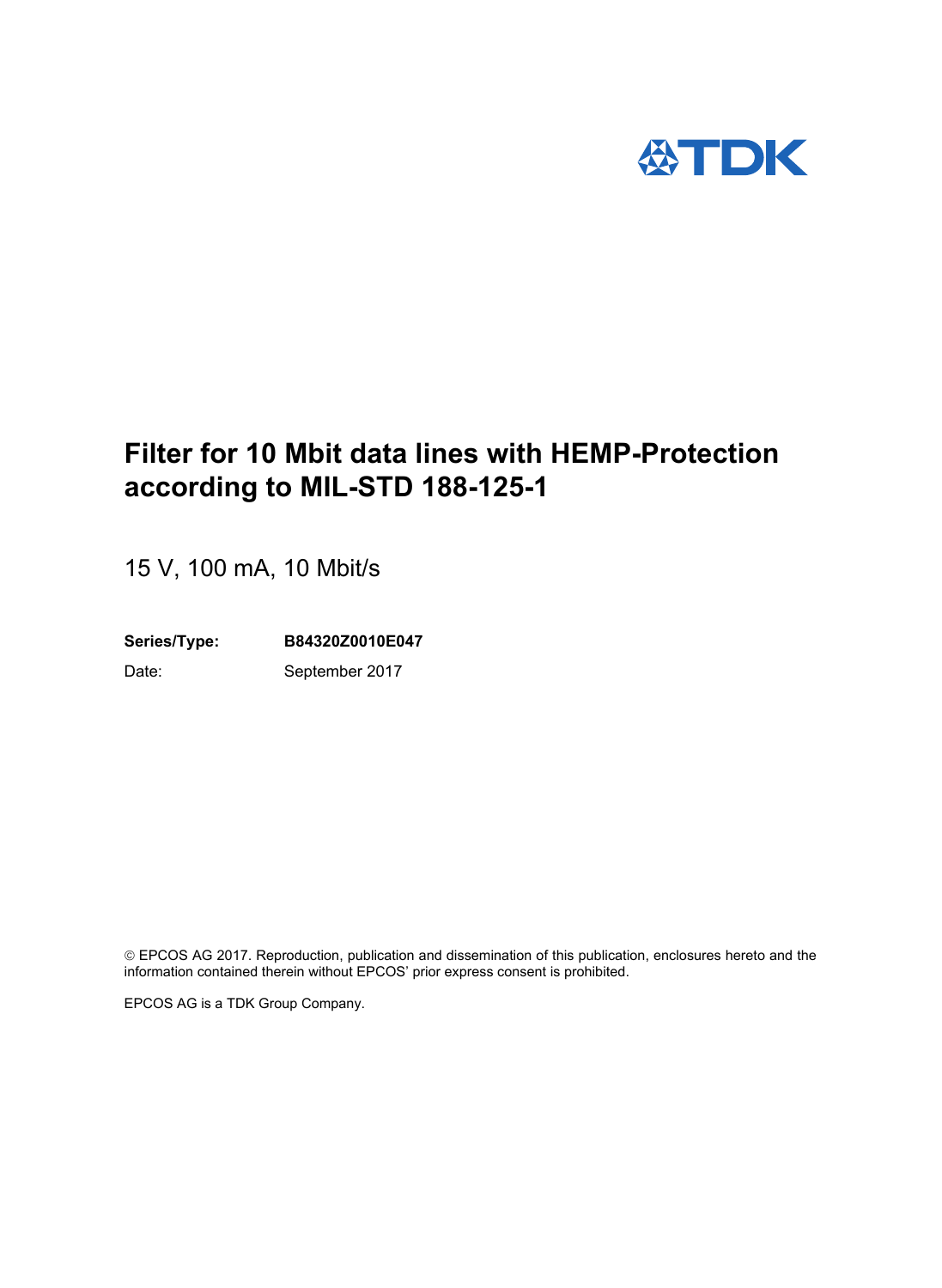

#### **15 V, 100 mA, 10 Mbit/s B84320Z0010E047**

### **Features**

- HEMP protection acc. MIL-STD-188-125-1
- Extended performance
- For installation outside or inside the shielded area

#### **Design**



The electrical components are incorporated in an RF-tight case of tin-plated sheet steel. Coaxial feed-through capacitors are used at the filter circuit.

#### **Installation**

Single filters are attached directly to the shielding wall. The single filters can be mounted from outside and from inside to the shielded wall. Larger numbers can be housed in filter cabinets or boxes.

#### **Technical data and measuring conditions**

| Rated voltage                          | $U_R$               | ± 15 V                                 |
|----------------------------------------|---------------------|----------------------------------------|
| Rated current                          | <sup>I</sup> R      | 100 mA                                 |
| Passband                               | $f_{\mathsf{Pass}}$ | 10 Mbit/s acc. IEEE 802.3              |
| Line impedance                         | $Z_L$               | 100 $\Omega$                           |
| Number of lines                        |                     | 1 cable 10BASE-T<br>Ethernet 10 Mbit/s |
| PoE compatible (Power over Ethernet)   |                     | Not possible                           |
| DC resistance                          | $R_{DC}$            | Insulated                              |
| Connectors X1 and X2                   |                     | RJ45 shielded                          |
| Used pins                              |                     | 1, 2 for TX, 3, 6 for RX               |
| Rated temperature                      | $T_R$               | 40 °C                                  |
| Transverse delay time                  | $t_D$               | $< 0.2 \mu s$                          |
| Breakdown voltage                      | $V_{\text{br}}$     | 20 V                                   |
| Max. clamping voltage                  | $V_{\text{cl}}$     | 28 V                                   |
| Climatic category (IEC 60068-1: 1992)  |                     | 25/085/56                              |
| Degree of protection (IEC 60529: 2013) |                     | <b>IP 20</b>                           |
| Weight                                 |                     | 420 g                                  |

#### **Approvals / Test reports acc. to MIL-STD 188-125-1**

Test report from EMCCons DR. RAŠEK GmbH & Co. KG (www.emcc.de) acc. to MIL-STD 188-125-1 (short and intermediate pulse test) available.

| Ordering code  |                                            | l Response cur-<br>rent short pulse | Response current in-<br>termediate pulse |
|----------------|--------------------------------------------|-------------------------------------|------------------------------------------|
| B84320Z010E047 | Test report EMCC-860009.1GD,<br>2017-01-09 | $\mathsf{Compliant}^{(1)}$          | $\mathsf{Compliant}^{(1)}$               |

1) Test with cabling instead of RJ45 connector X1. With connector X1 charging voltage 20 kV instead of 100 kV at short pulse and pulse current 100 A instead of 250 A at intermediate pulse.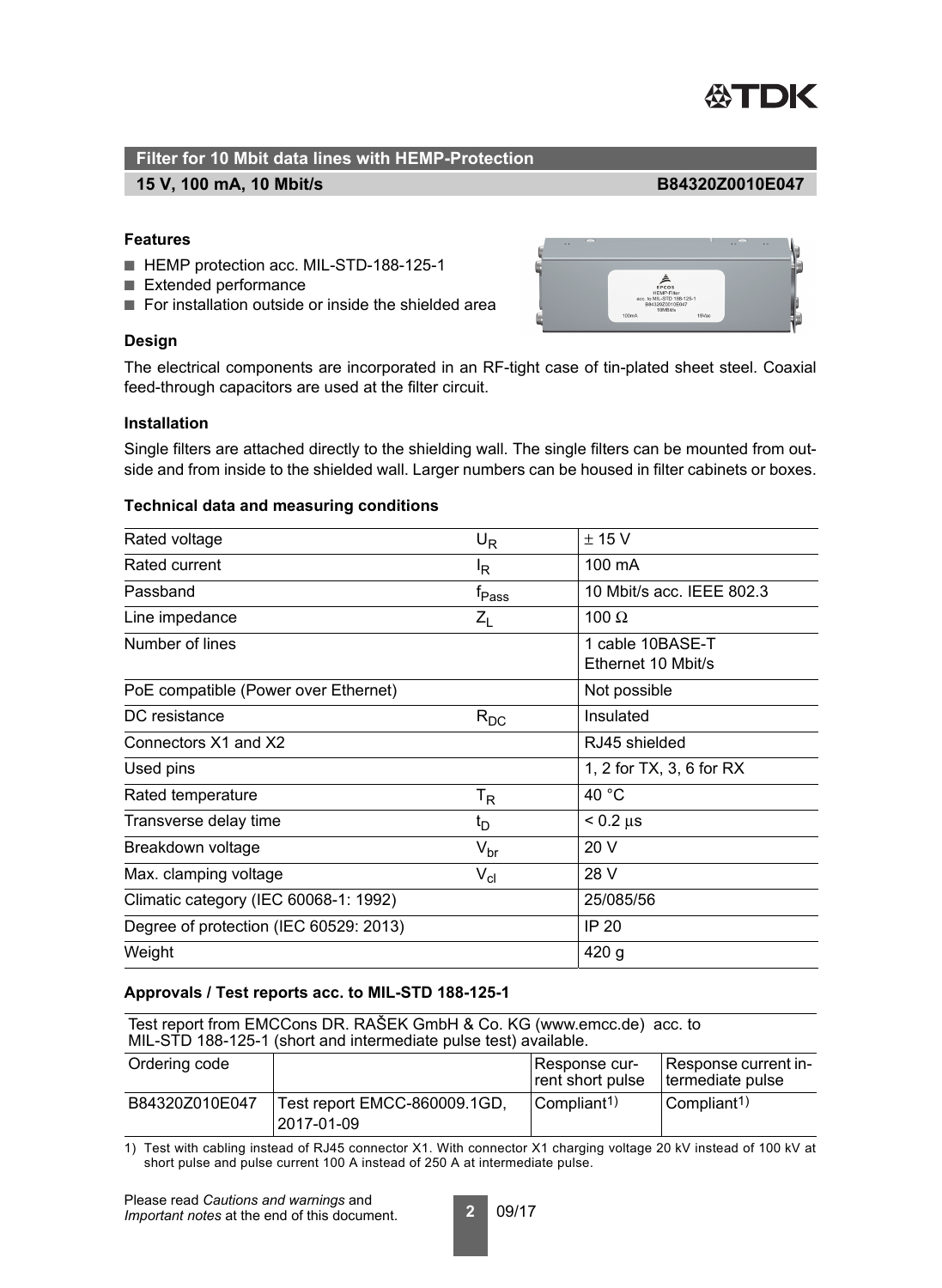

# **15 V, 100 mA, 10 Mbit/s**

### **B84320Z0010E047**

### **Typical circuit diagram**



## **Dimensional drawings**



Please read *Cautions and warnings* and *Important notes* at the end of this document.

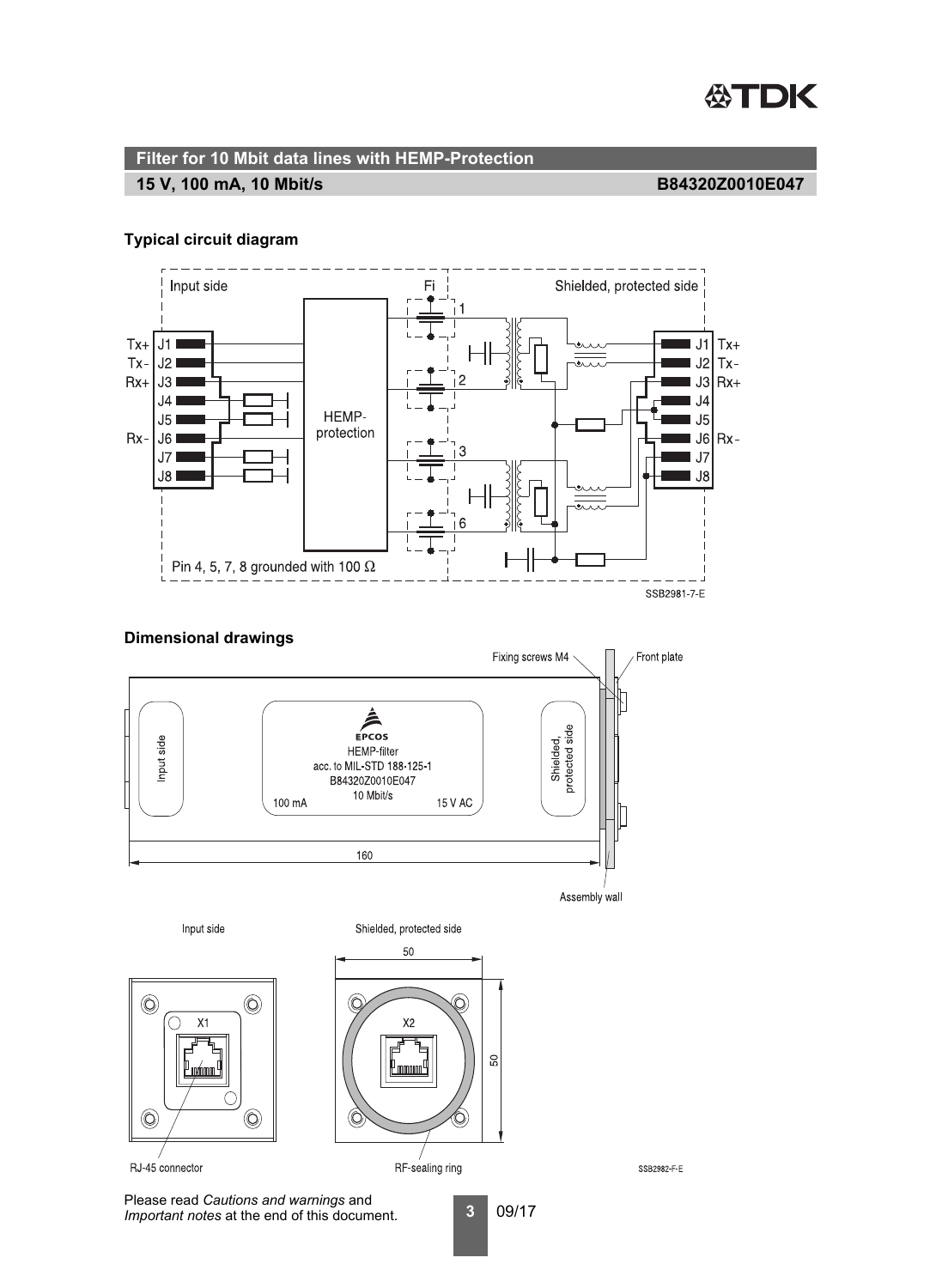

#### **15 V, 100 mA, 10 Mbit/s B84320Z0010E047**

#### **Assembly at the shielded wall**



### **Assembly outside at the shielded wall**



SSB2984-W-E

#### **Assembly inside at the shielded wall**

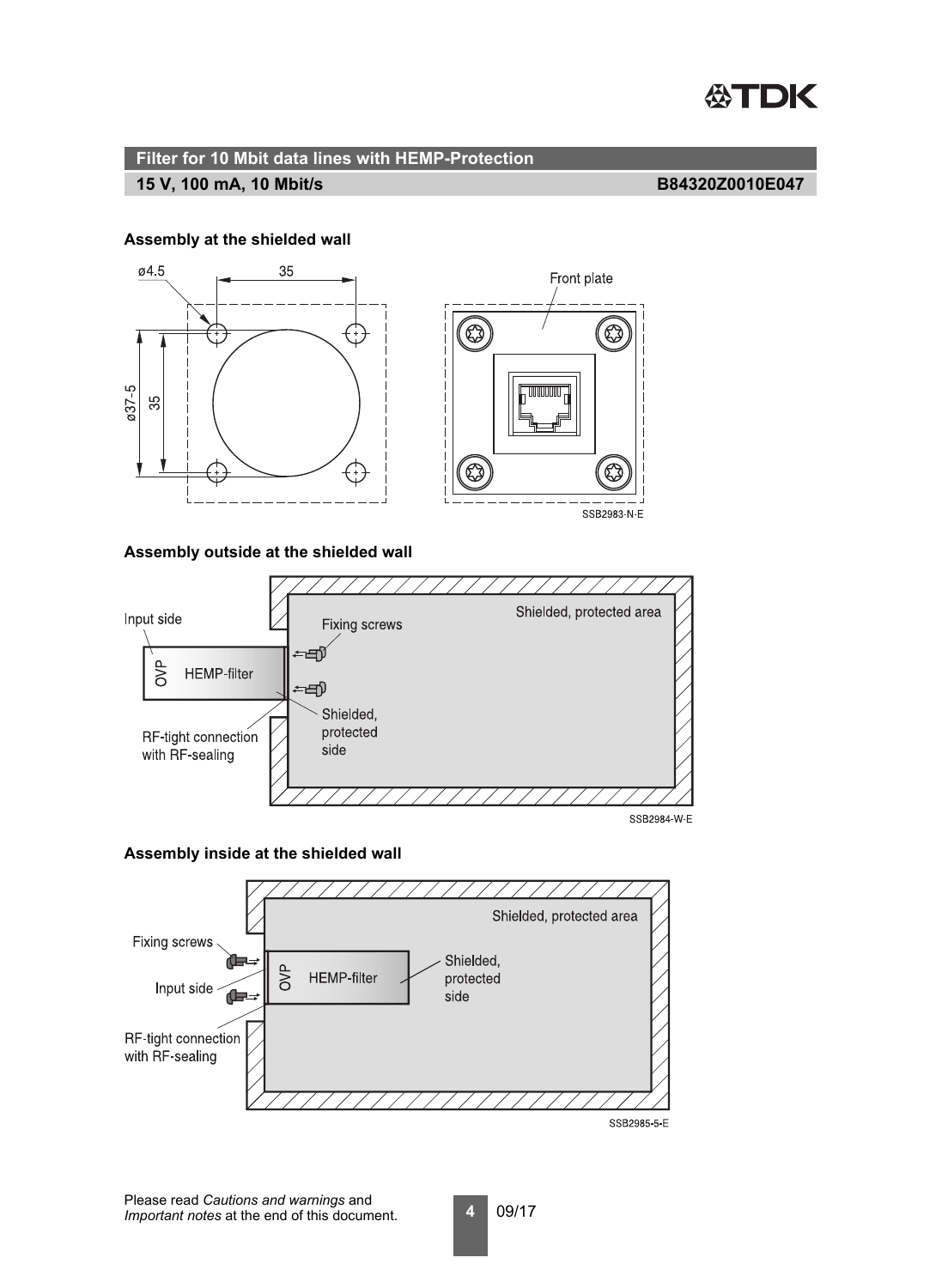

#### **Cautions and warnings B84320Z0010E047**

Please read all safety and warning notes carefully before installing the filter and putting it into operation. The same applies to the warning signs on the filter. Please ensure that the signs are not removed nor their legibility impaired by external influences.

Death, serious bodily injury and substantial material damage to equipment may occur if the appropriate safety measures are not carried out or the warnings in the text are not observed.

#### **Using according to the terms**

The filters may be used only for their intended application within the specified values in low voltage networks in compliance with the instructions given in the data sheets and the data book. The conditions at the place of application must comply with all specifications for the filter used.

#### **Warning**

- It shall be ensured that only qualified persons (electricity specialists) are engaged on work such as planning, assembly, installation, operation, repair and maintenance. They must be provided with the corresponding documentation.
- Danger of electric shock. Filters contain components that store an electric charge. Dangerous voltages can continue to exist at the filter terminals for longer than five minutes even after the power has been switched off
- The protective earth connections shall be the first to be made when the filter is installed and the last to be disconnected. Depending on the magnitude of the leakage currents, the particular specifications for making the protective earth connection must be observed.
- Impermissible overloading of the filter or filter, such as with circuits able to cause resonances, impermissible voltages at higher frequencies etc. can lead to bodily injury and death as well as cause substantial material damages (e.g. destruction of the filter housing).
- Filters must be protected in the application against impermissible exceeding of the rated currents by overcurrent protective devices.
- In case of leakage currents > 3.5 mA you shall mount the PE conductor stationary with the required cross section before beginning of operation and save it against disconnecting. For leakage currents I<sub>L</sub>1)≤10 mA the PE conductor must have a KU value<sup>2)</sup> of 4.5<sup>3)</sup> ; for leakage currents I<sub>L</sub>  $>10$  mA the PE conductor must have a KU value of  $64$ ).
- Because the product can become very hot during operation, there is the risk of burns if touched. The product can remain hot for some time after the power is switched off!

#### **Display of ordering codes for EPCOS products**

The ordering code for one and the same EPCOS product can be represented differently in data sheets, data books, other publications, on the EPCOS website, or in order-related documents such as shipping notes, order confirmations and product labels. **The varying representations of the ordering codes are due to different processes employed and do not affect the specifications of the respective products**. Detailed information can be found on the Internet under www.epcos.com/orderingcodes

Please read *Cautions and warnings* and *Important notes* at the end of this document.

<sup>1)</sup> IL = leakage current let-go

<sup>2)</sup> The KU value (symbol KU) is a classification parameter of safety-referred failure types designed to ensure protection against hazardous body currents and excessive heating.

<sup>3)</sup> IL = A value of KU = 4.5 with respect to interruptions is attained with: a) permanently connected protective earth connection ≥1.5 mm<sup>2</sup> and b) a protective earth connection ≥2.5 mm<sup>2</sup> via connectors for industrial equipment (IEC 6030902)

<sup>4)</sup> KU = 6 with respect to interruptions is achieved for fixed-connection lines  $\geq$ 10 mm<sup>2</sup> where the type of connection and installation correspond to the requirements for PEN conductors as specified in relevant standards.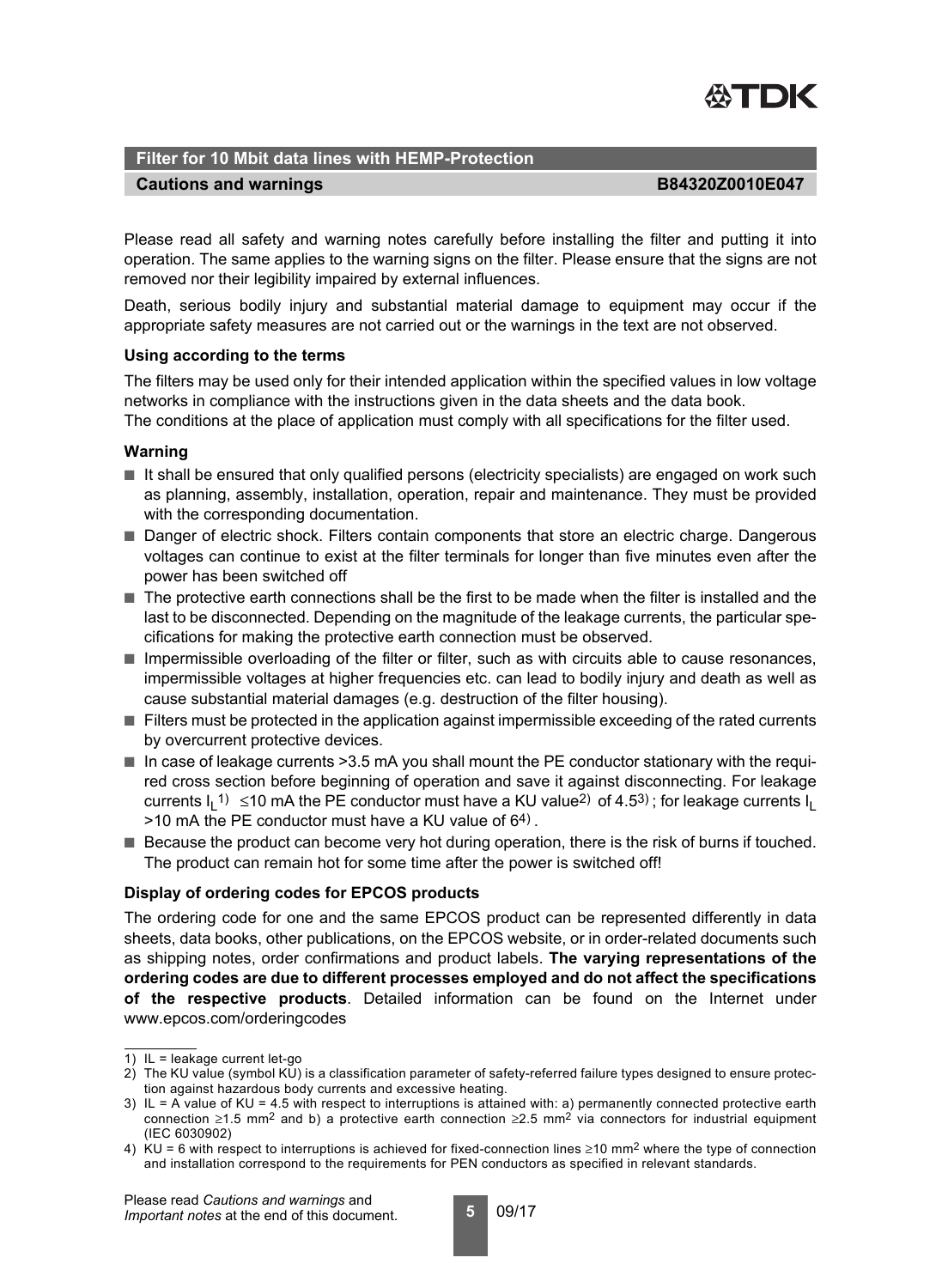

# **Symbols and terms B84320Z0010E047**

| Symbol                        | English                              | German                           |  |
|-------------------------------|--------------------------------------|----------------------------------|--|
| dv/dt                         | Rate of voltage rise                 | Spannungsanstiegsgeschwindigkeit |  |
| $f_{\mathsf{R}}$              | Rated frequency                      | Bemessungsfrequenz               |  |
| f <sub>Pass</sub>             | Passband                             |                                  |  |
| $I_{LK}$                      | Filter leakage current               | Filter-Ableitstrom               |  |
| <b>I</b> reactive             | Capacitive reactive current          | Kapazitiver Blindstrom           |  |
| <sup>I</sup> N                | Nominal current                      | Nennstrom                        |  |
| $I_R$                         | Rated current                        | Bemessungsstrom                  |  |
| l <sub>over</sub>             | Overcurrent                          | Überstrom                        |  |
| $P_D$                         | Power dissipation                    | Verlustleistung                  |  |
| $R_{\rm I}$                   | Internal resistance                  | Innenwiderstand                  |  |
| $R_{DC}$                      | Maximum DC resistance                | Max. Gleichstromwiderstand       |  |
|                               |                                      | (Gleichspannung)                 |  |
| $T_A$                         | Ambient temperature                  | Umgebungstemperatur              |  |
| $T_D$                         | Transverse delay time                |                                  |  |
| $T_R$                         | Rated temperature                    | Bemessungstemperatur             |  |
| $\mathsf{THD}_{\mathsf{max}}$ | Max. permissible harmonic distortion |                                  |  |
| $V_{\text{br}}$               | Breakdown voltage                    |                                  |  |
| $V_{\text{cl}}$               | Max. clamping voltage                |                                  |  |
| $V_N$                         | Nominal network voltage              | Netzspannung                     |  |
| $V_{\text{test}}$             | Test voltage                         | Prüfspannung                     |  |
| $V_R$                         | Rated voltage                        | Bemessungsspannung               |  |
| Z                             | Impedance                            | Scheinwiderstand                 |  |
| $Z_L$                         | Line impedance                       | Leitungsimpedanz                 |  |
| $\alpha_e$                    | Insertion loss                       | Einfügungsdämpfung               |  |
| $\Delta \rm{V}$               | Voltage drop                         | Spannungsabfall                  |  |